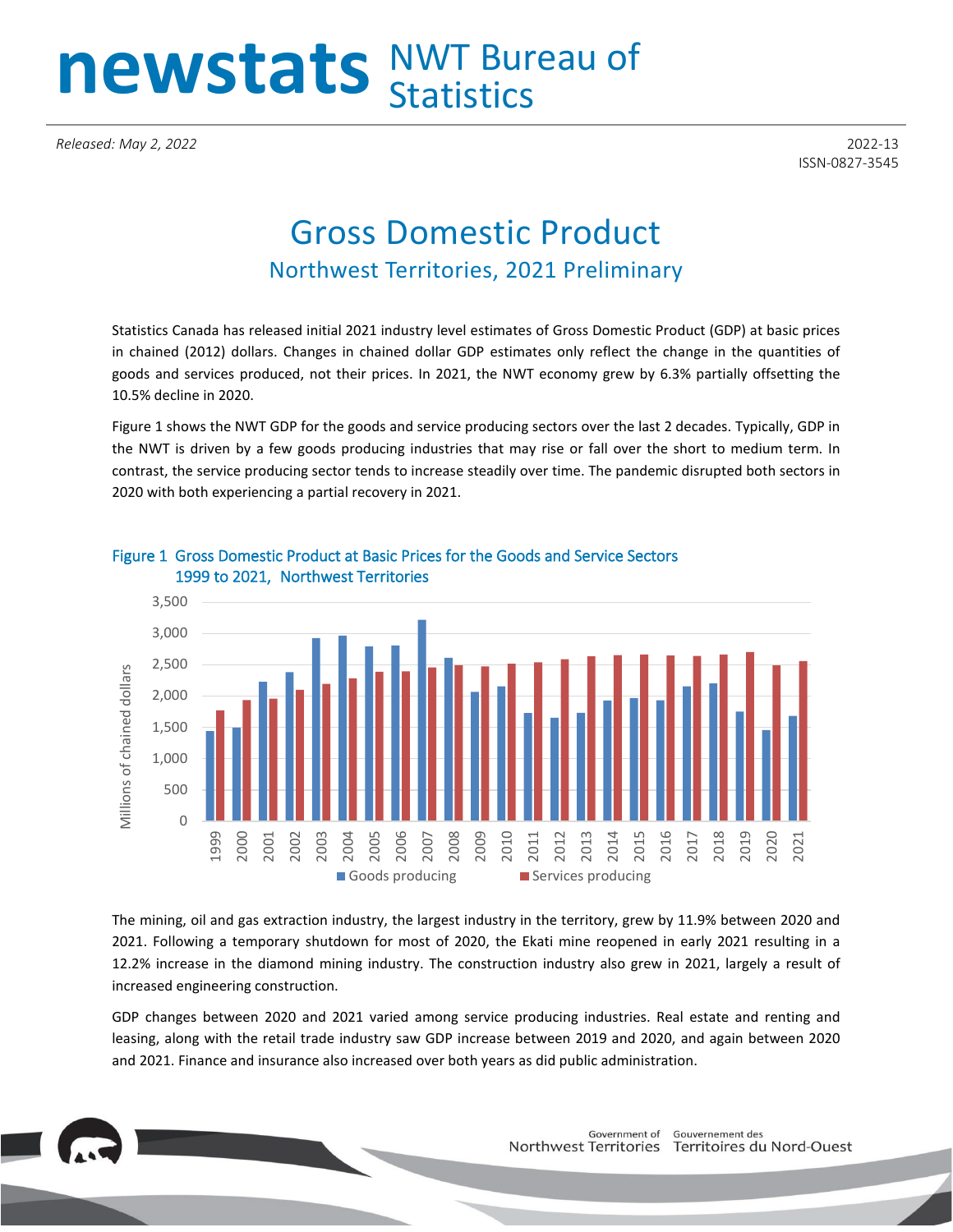In contrast, wholesale trade GDP decreased a further 25% between 2020 and 2021. Transportation and warehousing, professional, scientific, and technical services, management, and arts, entertainment and recreation industries also saw GDP decrease between both two-year periods. After decreasing in 2020 by 38.7%, accommodation and food services rose by 8.0% in 2021.

|                                                 | Millions of Chained (2012) Dollars |         | Percent Change (%) |         |         |
|-------------------------------------------------|------------------------------------|---------|--------------------|---------|---------|
|                                                 | 2019                               | 2020    | 2021               | 2020    | 2021    |
| <b>All industries</b>                           | 4,508.9                            | 4,035.8 | 4,291.2            | $-10.5$ | 6.3     |
| <b>Goods Producing Industries</b>               |                                    |         |                    |         |         |
| Agriculture, forestry, fishing and hunting      | 8.6                                | 8.3     | 8.4                | $-3.5$  | 1.2     |
| Mining, quarrying, and oil and gas              | 1,469.0                            | 1,022.0 | 1,143.2            | $-30.4$ | 11.9    |
| Oil and gas extraction                          | 168.2                              | 116.4   | 122.4              | $-30.8$ | 5.2     |
| Diamond mining                                  | 1,375.7                            | 966.1   | 1,083.8            | $-29.8$ | 12.2    |
| Support activities for mining, oil and gas      | 51.5                               | 32.0    | 38.9               | $-37.9$ | 21.6    |
| <b>Utilities</b>                                | 72.0                               | 65.3    | 63.6               | $-9.3$  | $-2.6$  |
| Construction                                    | 296.0                              | 359.5   | 458.0              | 21.5    | 27.4    |
| Residential building construction               | 28.5                               | 36.2    | 38.2               | 27.0    | 5.5     |
| Non-residential building construction           | 40.0                               | 32.9    | 31.7               | $-17.8$ | $-3.6$  |
| Engineering construction                        | 115.3                              | 172.8   | 260.5              | 49.9    | 50.8    |
| Other activities in construction                | 31.8                               | 39.0    | 50.0               | 22.6    | 28.2    |
| Repair construction                             | 85.1                               | 78.7    | 75.3               | $-7.5$  | $-4.3$  |
| Manufacturing                                   | 11.0                               | 10.3    | 9.1                | $-6.4$  | $-11.7$ |
| <b>Service Producing Industries</b>             |                                    |         |                    |         |         |
| Wholesale trade                                 | 101.4                              | 58.1    | 43.6               | $-42.7$ | $-25.0$ |
| Retail trade                                    | 161.2                              | 168.2   | 170.6              | 4.3     | 1.4     |
| Transportation and warehousing                  | 230.9                              | 124.5   | 122.8              | $-46.1$ | $-1.4$  |
| Information and cultural industries             | 104.6                              | 103.5   | 104.4              | $-1.1$  | 0.9     |
| Finance and insurance                           | 119.7                              | 124.8   | 132.4              | 4.3     | 6.1     |
| Real estate and rental and leasing              | 402.3                              | 413.8   | 420.9              | 2.9     | 1.7     |
| Professional, scientific and technical services | 81.4                               | 74.7    | 74.3               | $-8.2$  | $-0.5$  |
| Management of companies and enterprises         | 10.9                               | 3.8     | 2.8                | $-65.1$ | $-26.3$ |
| Administrative & support, waste man.            | 53.4                               | 48.6    | 52.1               | $-9.0$  | 7.2     |
| <b>Educational services</b>                     | 218.2                              | 211.3   | 217.9              | $-3.2$  | 3.1     |
| Health care and social assistance               | 321.8                              | 306.8   | 331.5              | $-4.7$  | 8.1     |
| Arts, entertainment and recreation              | 6.5                                | 3.3     | 2.6                | $-49.2$ | $-21.2$ |
| Accommodation and food services                 | 95.9                               | 58.8    | 63.5               | $-38.7$ | 8.0     |
| Other services (except public administration)   | 58.7                               | 54.4    | 57.0               | $-7.3$  | 4.8     |
| <b>Public administration</b>                    | 736.0                              | 742.1   | 771.1              | 0.8     | 3.9     |
| Federal government                              | 153.5                              | 158.1   | 163.5              | 3.0     | 3.4     |
| Provincial and territorial                      | 416.9                              | 418.9   | 438.4              | 0.5     | 4.7     |
| Local, municipal and regional                   | 98.4                               | 94.4    | 98.9               | $-4.1$  | 4.8     |
| Indigenous                                      | 65.4                               | 69.0    | 68.8               | 5.5     | $-0.3$  |
|                                                 |                                    |         |                    |         |         |

#### Table 1 Gross Domestic Product at Basic Prices by Selected Industries, 2019 to 2021 Northwest Territories